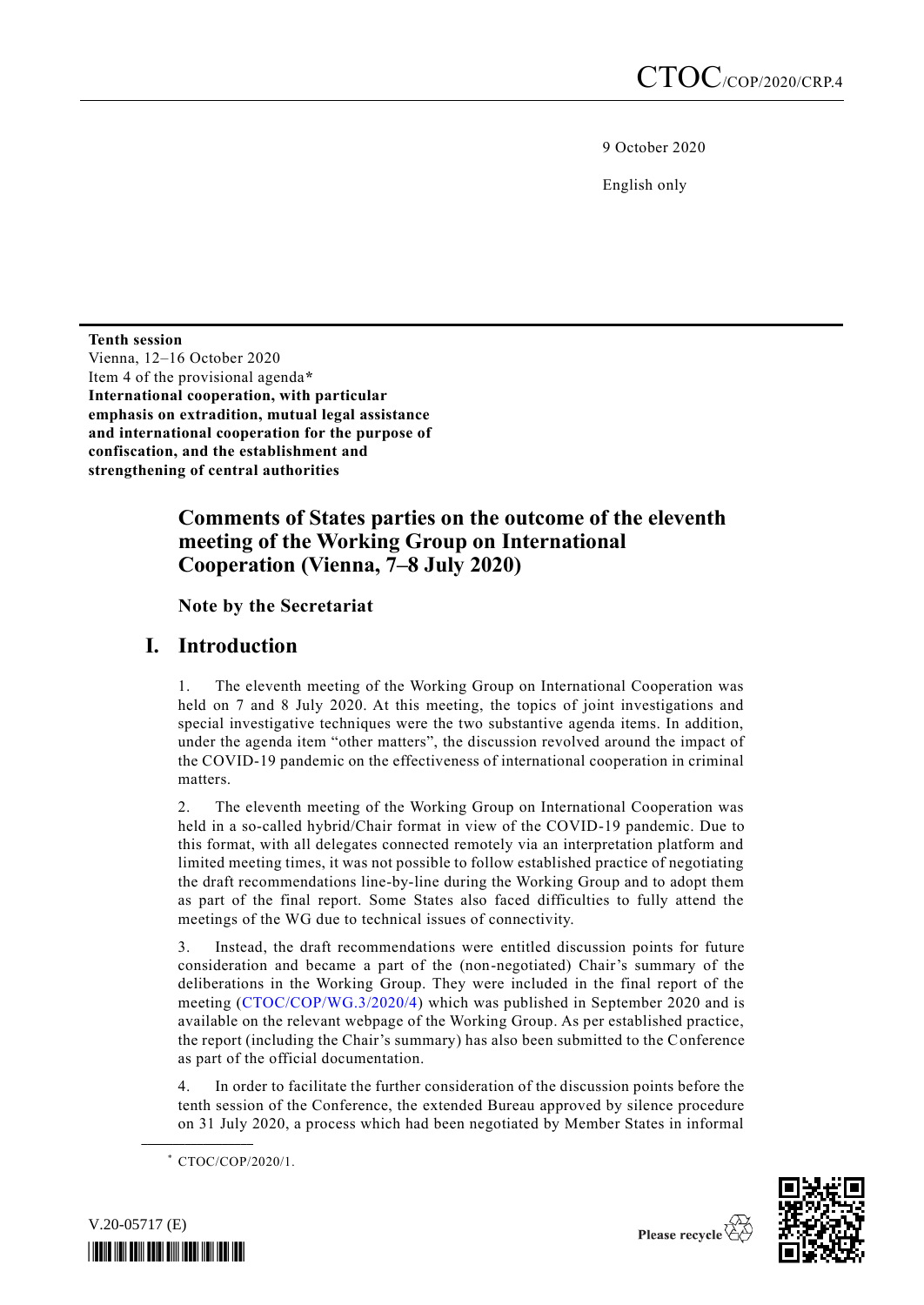consultations under the guidance of the President of the ninth session of the Conference of the Parties.

5. This process foresaw a so called "reflection period" in which the Secretariat, on behalf of the Chair of the Working Group, circulated the draft recommendations in the form of a non-paper to the Permanent Missions of Member States which did register to participate in the Working Group, as well as to all the registered delegates, before the reports were published; and set a deadline (16 September 2020) for the submission of comments on the text of the discussion points "for future consideration".

6. Within the aforementioned deadline, the following States parties (in alphabetical order) provided comments, either in the form of track changes in the text of the discussion points or through the submission of narrative information on national legislation and practices in the field of international cooperation in criminal matters: Canada, France, Israel, Lebanon, Morocco, Peru, Switzerland and United States of America. These comments are reflected below. Submissions received in other language than English (from Lebanon and Morocco in Arabic) were translated unofficially through the use of internal resources.

# **II. Comments of States parties on the discussion points of the eleventh meeting of the Working Group on International Cooperation**

## **Agenda item 2 Use and role of joint investigative bodies in combating transnational organized crime**

#### **Discussion points for future consideration**

Stemming from the meeting, discussion points for future consideration were identified by the Chair and were not discussed and negotiated by the participants. Some delegations expressed the wish to be able to make comments at a subsequent stage on these discussion points for future consideration, which were as follows:

(a) States parties are encouraged (Morocco: The language used ("States parties are encouraged…" is non-binding. This means that States are not obliged to adhere to the recommended action, and the matter of compliance with it remains entrusted to each State according to its internal choices and orientations, as well as its available and allocated capacities),where possible and (appropriate, and in accordance with domestic procedure and practice (Israel), to use joint investigations or parallel investigations (Israel) as a modern form of international cooperation to increase the effectiveness of and expedite cross-border investigations for the broadest possible range of offences (Switzerland: in Switzerland, JIT is a MLA Measure. It is in any case based on a MLA request); in doing so, States parties are encouraged (Canada) to act quickly when engaging in international cooperation (Canada), bearing in mind that information or evidence to be obtained may be available only for a limited period of time;

(b) States parties are also encouraged to make further use, where appropriate and in accordance with their domestic law (Switzerland: Article 19 is not selfexecuting in Switzerland and thus not a carrying legal basis for JIT), of article 19 of the Organized Crime Convention, as well as other applicable instruments at the international, regional and bilateral levels, as a legal basis for joint investigations; in doing so, where appropriate (U.S.A.), they may wish to develop model agreements, or use existing ones at the regional level, on the setting-up of joint investigative bodies and further disseminate them to competent judicial, prosecutorial and law enforcement authorities;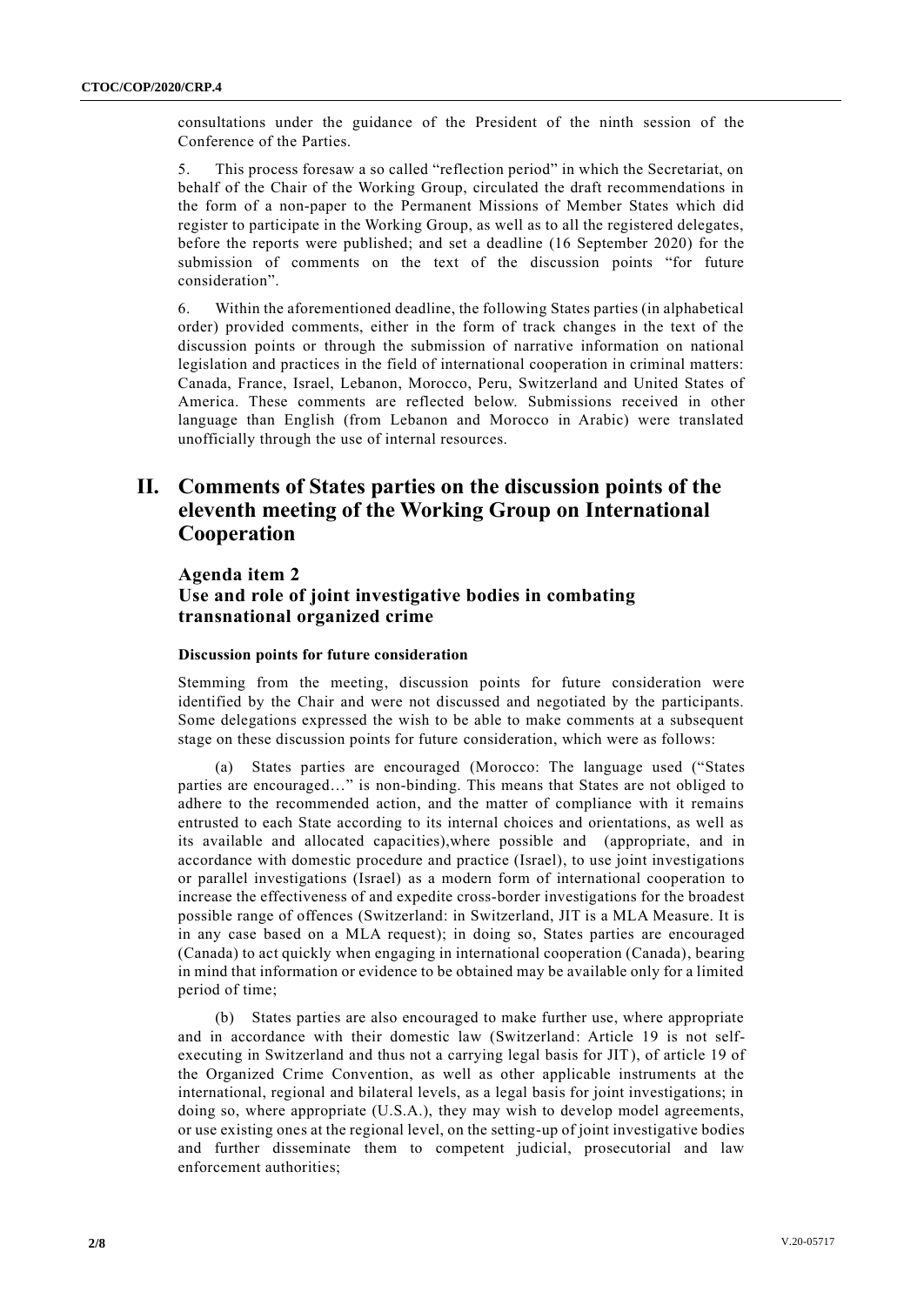(c) States parties are further encouraged to exchange best practices and lessons learned in the field of joint investigations, especially those on the implementation of article 19 of the Convention; in this regard, emphasis should be placed on evaluating the results of joint investigations in a structured manner, as well as measuring the success and overall effectiveness of such investigations;

(d) States parties are encouraged to facilitate training activities for judges, prosecutors, law enforcement officers or other practitioners engaged in joint investigations;

(e) States parties should promote mutual trust and confidence among their competent authorities from the initial phase of planning the deployment of a joint investigation team or body; (Israel: too general discussion point for this context);

States parties should ensure that communication channels are properly maintained in all phases of joint investigations to proactively identify competent authorities in the cooperating States; address practical, legal and operational issues; facilitate the provision of clarifications on applicable legal and disclosure requirements; and overcome practical or substantive challenges, such as those associated with different investigative structures and principles or relating to jurisdictional issues, the ne bis in idem principle and the admissibility in court of evidence obtained from joint investigations;

(g) States parties are strongly encouraged to make use of the resources and facilities provided by regional bodies or mechanisms, including the European Union Agency for Criminal Justice Cooperation, as well as existing judicial and law enforcement networks, to enhance coordination for joint investigations at all stages, from planning to setting-up, and from operation to closure and evaluation;

(h) States parties are encouraged to include provisions or clauses on financial arrangements in their agreements regarding joint investigations, where appropriate in a flexible manner to allow for adaptations, with a view to having a clear framework for the allocation of costs, including translation and other operational expenses incurred in joint investigations;

(i) The Secretariat should continue its work to collect and make available on the knowledge management portal known as Sharing Electronic Resources and Laws on Crime (SHERLOC) information on applicable laws or arrangements at the national and regional levels regulating aspects relevant to joint investigations; and further promote the use of the redeveloped Mutual Legal Assistance Request Writer Tool, which contains, inter alia, guidance on how to draft a request for mutual legal assistance for conducting a joint investigation, where necessary;

Building on previous recommendations contained in Conference resolution 5/8 and on relevant guidance stemming from the deliberations of the Working Group, the Secretariat should develop, subject to the availability of resources, a matrix identifying legal and practical issues that could arise in the implementation of article 19 of the Convention, as well as possible solutions for those issues, including by collecting "sanitized" examples of arrangements or agreements concluded between States parties for that purpose, or a set of legal, practical and operational guidelines on the implementation of article 19.

## **Agenda item 3 International cooperation involving special investigative techniques**

## **Discussion points for future consideration**

Stemming from the meeting, discussion points for future consideration were identified by the Chair and were not discussed and negotiated by the participants. Some delegations expressed the wish to be able to make comments at a subsequent stage on these discussion points for future consideration, which were as follows: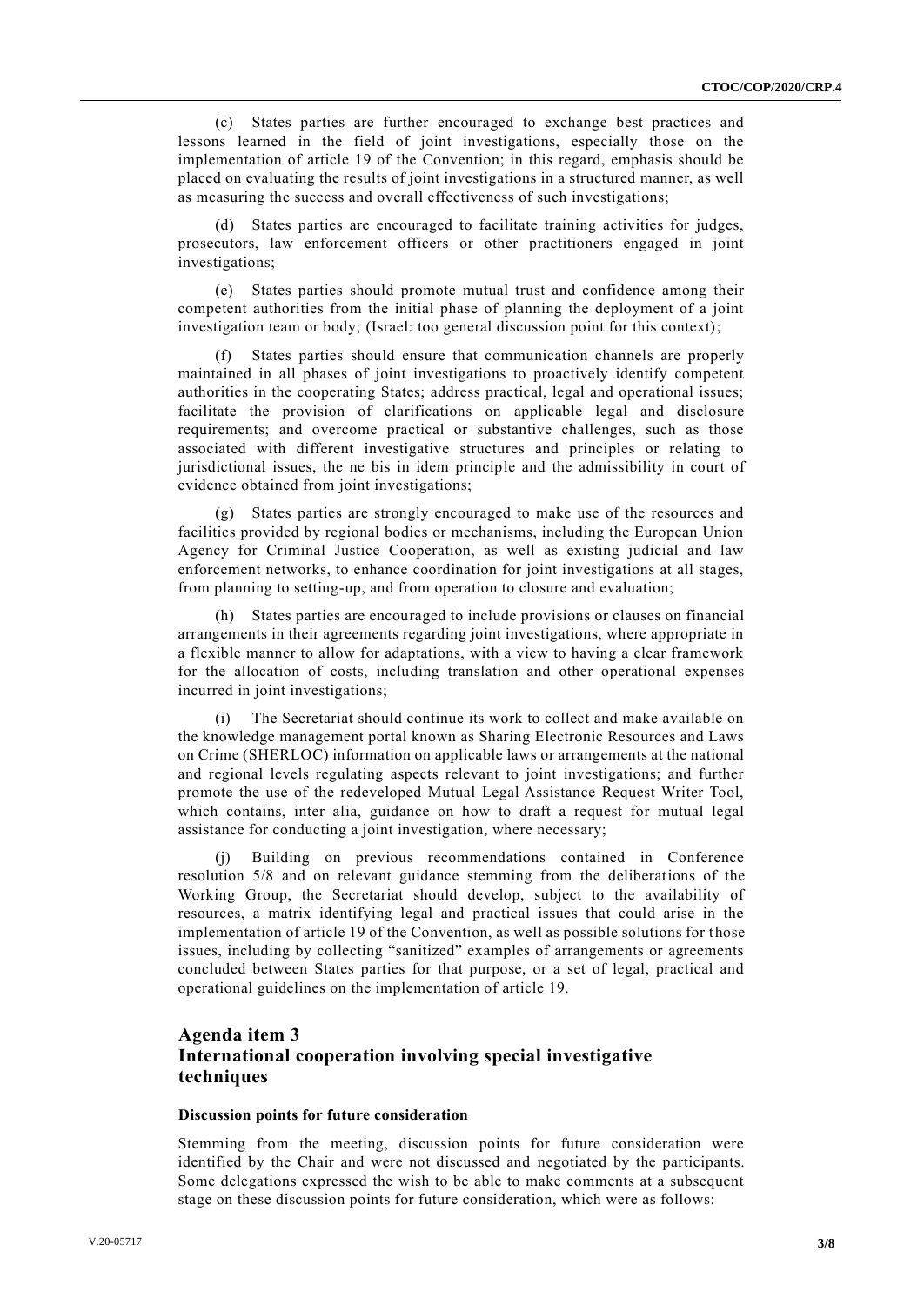(a) States parties are encouraged to make further use, where applicable and in accordance with their domestic law (Switzerland: Article 20 is not self-executing in Switzerland and thus not a carrying legal basis for IC involving special investigative techniques), of article 20 of the Convention as a legal basis for international cooperation involving special investigative techniques; and use other applicable regional instruments and bilateral agreements or arrangements or, in the absence of such agreements or arrangements, use special investigative techniques on a case-bycase basis, to foster cooperation in this field;

(b) States parties are also encouraged to exchange best practices and lessons learned in the field of special investigative techniques, especially those relating to the implementation of article 20 of the Convention;

(c) States parties are further encouraged to facilitate training activities for judges, prosecutors, law enforcement officers or other practitioners engaged in the conduct or oversight of special investigative techniques, bearing in mind the complexity of issues relating to the use of such techniques, in particular for obtaining electronic evidence, and also taking into account the various stages of development at which countries are in terms of use of information and communi cations technologies;

(d) States parties are encouraged to promote communication and coordination at an early planning stage of their cooperation in order to ensure that evidence is used effectively, including where applicable (Switzerland), in extradition cases;

(e) In making use of special investigative techniques, States parties should, given the potential danger to the public, (Switzerland: this danger also exists with regard to other measures, therefore no need for controlled deliveries to be highlighted) devote particular attention to accountability issues and the need to respect national sovereignty considerations;

(f) With a view to ensuring the admissibility in court of evidence derived from the use of special investigative techniques, States should ensure that such use is (Switzerland) subject, both at the national level and in the context of international cooperation, to human rights guarantees, including respect for the principles of legality, subsidiarity, reasonableness (U.S.A.) and proportionality, as well as safeguards for judicial or independent oversight;

(g) States parties are strongly encouraged to consider human rights appropriately, including privacy rights (Canada), when deploying joint investigative teams and special investigative techniques to combat transnational and organized crime, as doing so may contribute to the effective use of those methods;<sup>1</sup>

(h) Further efforts should be made to fully ensure that when appropriate (U.S.A.) the private sector can play a key role (U.S.A.) in the field of international cooperation when using special investigative techniques, bearing in mind the challenges in cooperating with communication service providers to secure electronic evidence for the detection, investigation and prosecution of crimes; and the requirements of domestic laws and treaties on mutual legal assistance involving bank and financial institutions;

(i) Building on previous recommendations contained in Conference resolution 5/8, and on relevant guidance stemming from the deliberations of the Working Group, the Secretariat should develop, subject to the availability of resources, a matrix identifying legal and practical issues that could arise in the implementation of article 20 of the Convention and the use of special investigative techniques, as well as possible solutions to those issues, including by collecting examples of arrangements or agreements among States parties on the use of such

**\_\_\_\_\_\_\_\_\_\_\_\_\_\_\_\_\_\_**

<sup>&</sup>lt;sup>1</sup> This point was not included in documents [CTOC/COP/WG.3/2020/L.1/Add.1](http://undocs.org/CTOC/COP/WG.3/2020/L.1/Add.1) and [CTOC/COP/WG.3/2020/L.1/Add.2.](http://undocs.org/CTOC/COP/WG.3/2020/L.1/Add.2) Its inclusion was suggested during the meeting by a speaker after the circulation of those in-session documents. The Chair proposed that the point be inserted in the list, and no objection was raised.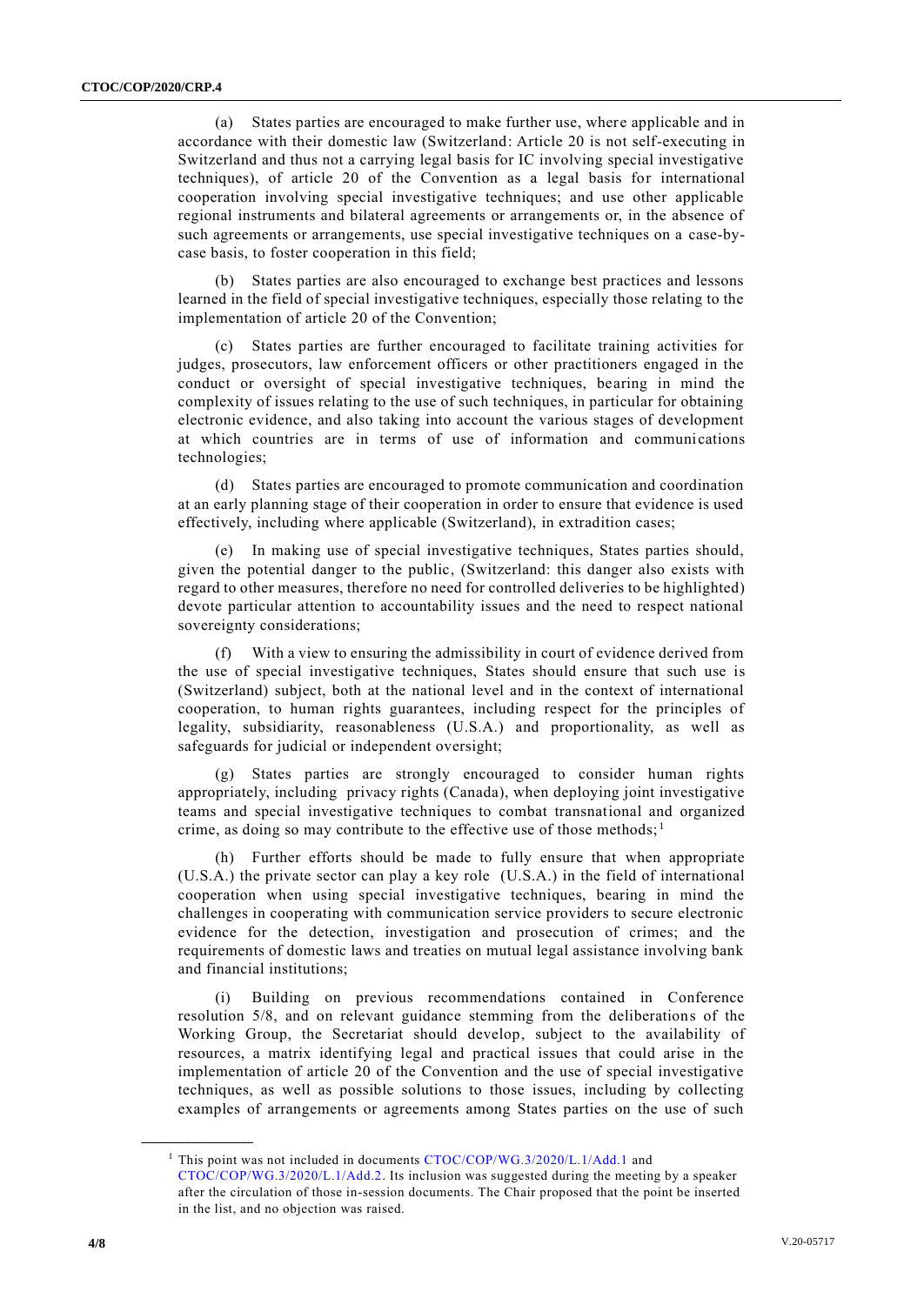techniques, or a set of legal, practical and operational guidelines on the implementation of article 20 (Switzerland: suggesting deletion of the discussion point because of lack of clarity and recollection whether this issue was discussed at the meeting. Further, there is a need to discuss applicable international e -evidence standards);

(j) Subject to the availability of resources, the Secretariat should undertake the updating of the UNODC model law on mutual assistance in criminal matters developed in 20072 and the UNODC guide on Current Practices in Electronic Surveillance in the Investigation of Serious and Organized Crime developed in 2009,3 with the aim of including provisions and updated material, respectively, on the use of special investigative techniques to gather electronic evidence and on international cooperation to share such evidence.

## **Agenda item 4 Other matters**

#### **Discussion points for future consideration**

Stemming from the meeting, the following discussion points for future consideration were identified by the Chair and were not discussed and negotiated by the participants. Some delegations expressed the wish to be able to make comments at a subsequent stage on these discussion points for future consideration, which were as follows:

(a) States are encouraged to provide funding on a consistent and sustainable basis for the provision by UNODC of technical assistance for capacity-building in the area of international cooperation in criminal matters; in doing so, particular attention should be devoted to emerging challenges posed by the COVID-19 pandemic that may have a lasting impact on the work of central and other competent authorities involved in such international cooperation;

(b) States are encouraged to make use of technology in the field of international cooperation to expedite related proceedings and addr ess in particular challenges encountered in this field as a result of the COVID-19 pandemic. This may include the more frequent use of videoconferences in mutual legal assistance practice, the electronic transmission of requests for international cooperation, the use and acceptance of electronic signatures (U.S.A.) and, to the extent feasible, the paperless administration of work in central and other competent authorities, in relation to cooperation with their foreign counterparts (Switzerland);

(c) States are encouraged to further explore and consider how the Convention can help them respond to new and emerging forms of organized crime, such as environmental crime, the illicit trafficking in falsified medicines and medical products and cybercrime (France).

## **III. Comments of States parties in the form of narrative information on national legislation and practices in the field of international cooperation in criminal matters**

#### **Lebanon**

**\_\_\_\_\_\_\_\_\_\_\_\_\_\_\_\_\_\_**

The Public Prosecution office at the Court of Cassation plays a fundamental role in cooperation between States and in combating cross-border crimes and actively participates in investigations by foreign countries. This is because it undertakes, by itself or through the competent authority, the implementation of the foreign judicial assistance or rogatory letters, including the investigation work involved in the implementation of the rogatory letters. Foreign rogatory letters are sent through the

<sup>&</sup>lt;sup>2</sup> [www.unodc.org/pdf/legal\\_advisory/Model%20Law%20on%20MLA%202007.pdf.](http://www.unodc.org/pdf/legal_advisory/Model%20Law%20on%20MLA%202007.pdf)

<sup>3</sup> United Nations publication, Sales No. E.09.XI.19.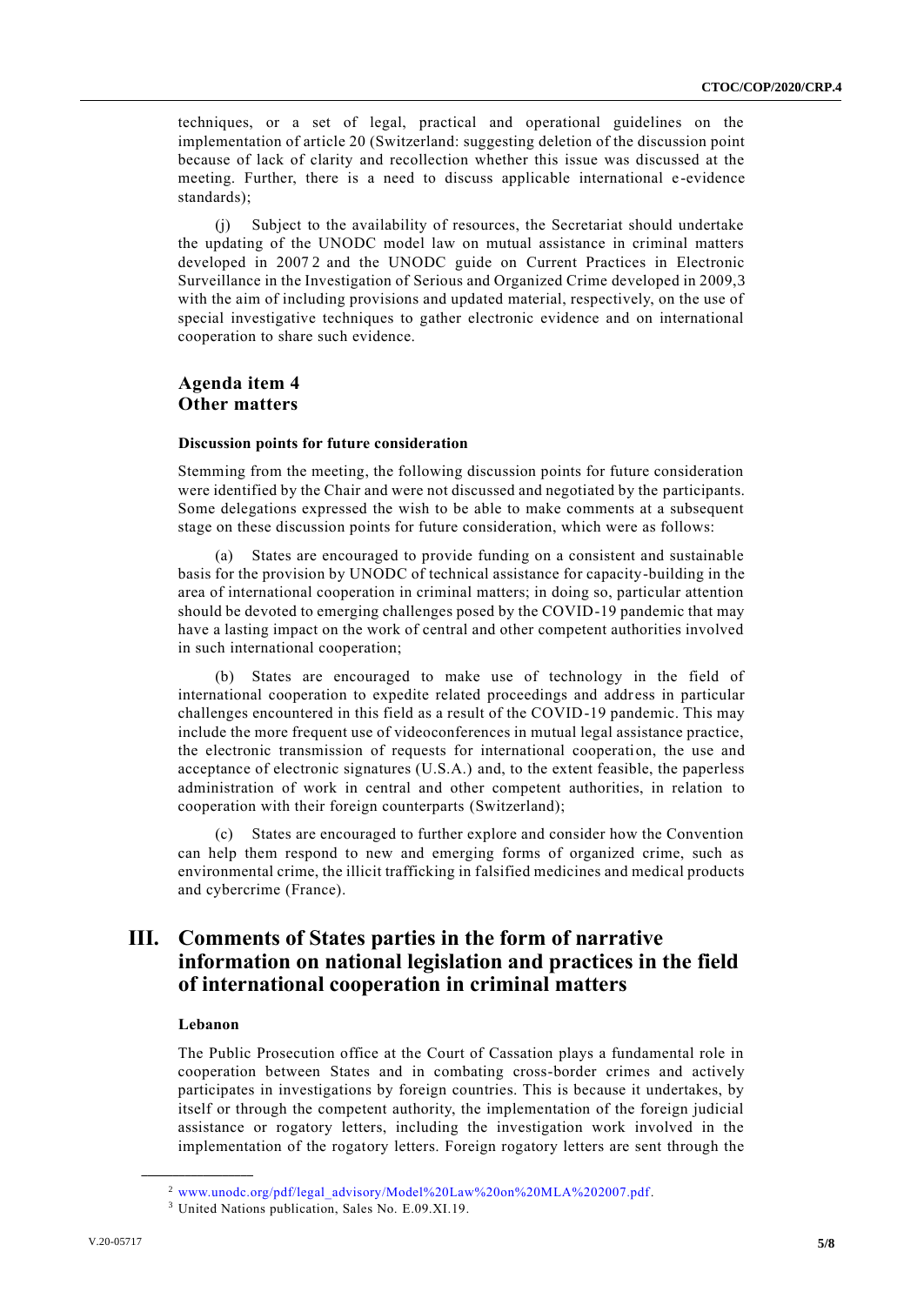usual diplomatic methods to the Minister of Justice, then to the Public Prosecution Office at the Court of Cassation, which is responsible for implementing them.

Also, when the Lebanese judiciary requests judicial assistance from the foreign judiciary, this is done through the Public Prosecution office. It must be emphasized that no national judge can correspond with a foreign judge regarding the sending or the implementation of Lebanese rogatory letters abroad. Instead, such rogatory letters are sent by the public prosecutor at the appeal court to the public prosecutor at the Court of Cassation, who studies them before referring them to the Minister of Justice, so that they can take the necessary diplomatic paths, and reach the competent foreign authority. In cases of extreme urgency, rogatory letters can be sent via INTERPOL. The Public Prosecutor at the Court of Cassation has issued a circular on the principles that must be adopted in the drafting of rogatory letters by the Lebanese judges, in order to ensure the proper conduct of work and to prevent the non-implementation by the foreign authorities.

The Public Prosecution at the Court of Cassation also plays a fundamental role in extradition cases. The Lebanese Penal Code is the main source for extradition rules in accordance with articles 30ff., in addition to some provisions contained in the Lebanese Code of Criminal Procedure in this regard.

The competent authority to examine whether the legal conditions for extradition is the Public Prosecutor at the Court of Cassation, who also examines the extent to which the accusation is proven, and submits a report to the Ministry of Justice, according to which he proposes extradition or not. The request for extradition is decided by a decree taken upon the proposal of the Minister of Justice, and accordingly, the report of the Public Prosecutor at the Court of Cassation is not binding for the Minister of Justice. On the other hand, when the Lebanese State is requesting the extradition of the suspected or convicted person, the request is submitted in this case by the Public Prosecutor at the Court of Cassation to the requested State through diplomatic channels.

The extradition is regulated either by a treaty between Lebanon and the States concerned, or by the provisions of the domestic law of the State from which the extradition is requested.

Lebanon has signed several conventions that address the issue of extradition, including nine bilateral conventions with other countries.

In the absence of an international treaty or convention, the provisions of articles 20 to 36 of the Lebanese Penal Code apply. It also needs to be noted that, when examining the conditions for extradition, the Public Prosecution Office at the Court of Cassation relies on the provisions of Article 3 of the Convention against Torture (to which Lebanon acceded on 22/12/2008), which stipulates the following: "No State Party shall expel, return ("refouler") or extradite a person to another State where there are substantial grounds for believing that he would be in danger of being subjected to torture."

It is inferred from the aforementioned text that it does not explicitly state that refugees may not be extradited. Rather, the phrase "persons who are believed that they would be in danger of being subjected to torture" is interpreted as including, on one hand, refugees, and on the other hand, persons who prove to the public prosecutor at cassation that they are in danger by any means of evidence. As for refugees, in order to reject the extradition, it is not sufficient to have submitted an asylum application in a country. Rather, an asylum card must be obtained, which means that the application has been accepted. Consequently, when the person requested to be extradited has obtained a refugee card, his extradition is rejected. As for other persons, the following means of evidence are not sufficient by themselves to prove exposure to danger unless they are corroborated by other means, and according to the public prosecution's absolute discretion.

Finally, the Public Prosecution Office at the Court of Cassation plays a fundamental role in international crimes of money laundering and terrorist financing. This is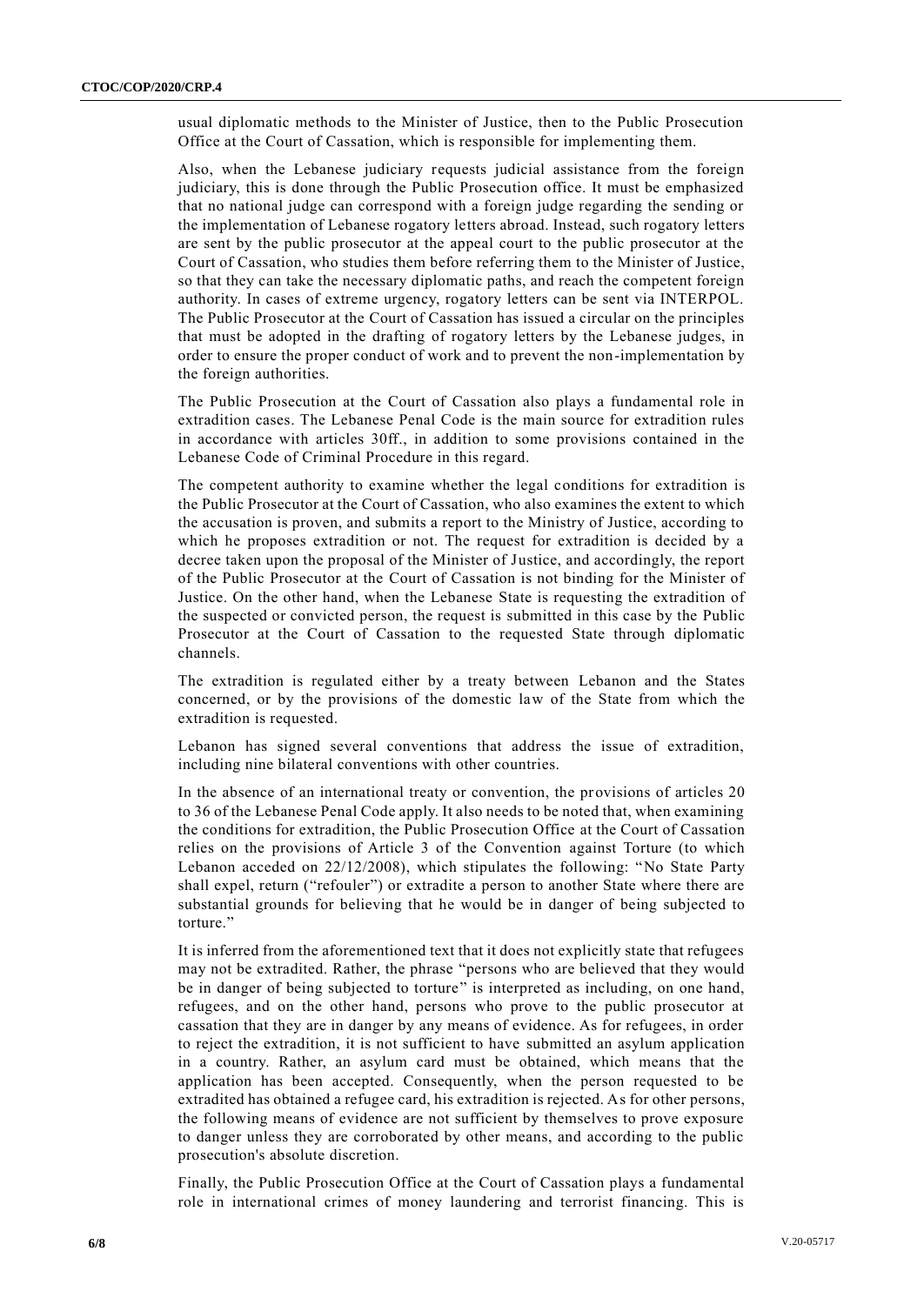because on 24/11/2015 Law No. 44, the Anti-Money Laundering and Terrorism Financing Law was issued, according to which, the framework of Law No. 318/2001 was expanded to include, on one hand, the crimes of terrorist financing, and on the other hand, to add new crimes to those that are considered a source of illicit funds (which now includes 21 different crimes enumerated in article 1). The law established the Special Investigation Commission, which conducts investigations into operations suspected to constitute crimes of money laundering or terrorist financing, and takes decisions regarding the temporary precautionary freezing of the account for periods of time indicated in article 6 para 2 of the same law. According to Article 6 para 3, it is exclusively for the Commission to decide on the definitive freezing of the account, and/or to lift banking secrecy for the benefit of the competent judicial authorities and for the benefit of the higher banking authority about accounts or operations suspected of being related to money laundering or terrorist financing. The Commission, pursuant to the provisions of article 8, sends an authentic copy of its decision to the Public Prosecutor at the Court of Cassation.

If the Public Prosecutor at the Court of Cassation decides not to proceed with the public case, the frozen accounts and all the funds shall be deemed released.

Based on the foregoing, the decisions to lift bank secrecy and/or to freeze bank accounts on suspicion of money laundering or terrorist financing, are referred exclusively to the Public Prosecutor at the Court of Cassation, who could, in accordance with the provisions of Law 44/2015 as well as the Code of Criminal Procedure, either not proceed with the case, or send the case to the competent public prosecution, knowing that the Public Prosecutor at the Court of Cassation does not have the right to prosecute. The importance of the aforementioned competence becomes apparent when foreign countries submit requests for legal assistance to access the accounts of a specific person who is being prosecuted abroad for the crime of money laundering and terrorist financing. The Public Prosecutor at the Court of Cassation refers the request to the Special Investigation Commission to conduct the necessary action. And then he communicates the results of the investigations to the foreign country (according to the procedures followed by the Commission and the decisions taken by it in accordance with the provisions of Law No. 44/2015).

### **Morocco**

Concerning the draft recommendations related to the establishment of joint investigative bodies according to article 19 of the United Nations Convention against Transnational Organized Crime, it is noted that this mechanism is not currently provided by the Moroccan legislation (Code of Criminal Procedure), however the draft law of the Code of Criminal Procedure, which is now in the legislative process, includes and organizes this mechanism, and therefore in the event of its approval, the provisions of article 19 will not present any problem at the level of implementation, as well as the recommendations emanating from it.

Concerning the part related to the adoption of special investigative techniques stipulated in article 20 of the United Nations Convention against Transnational Organized Crime, the Moroccan Criminal Procedure Law organized the mechanism of controlled delivery and how to activate it within the framework of international judicial cooperation, and this mechanism has also been stipulated in some Bilateral agreements on judicial cooperation in the criminal field that our country concluded with other countries, as this presidency has always responded positively to many requests for cooperation received from other countries in this regard. As for the rest of the other technologies such as the electronic surveillance, they were not regulated by the code of criminal procedure, and the draft law of the code of criminal procedure regulated these special techniques for investigation, the adoption of which remains dependent on the approval of the draft currently presented to the General Secretariat of the Government, which, in the event that it is adopted legislatively, will make the national law in this regard compatible with the requirements of article 20 of the Convention, and accordingly the draft recommendations relating to them will not pose any problem in practice.